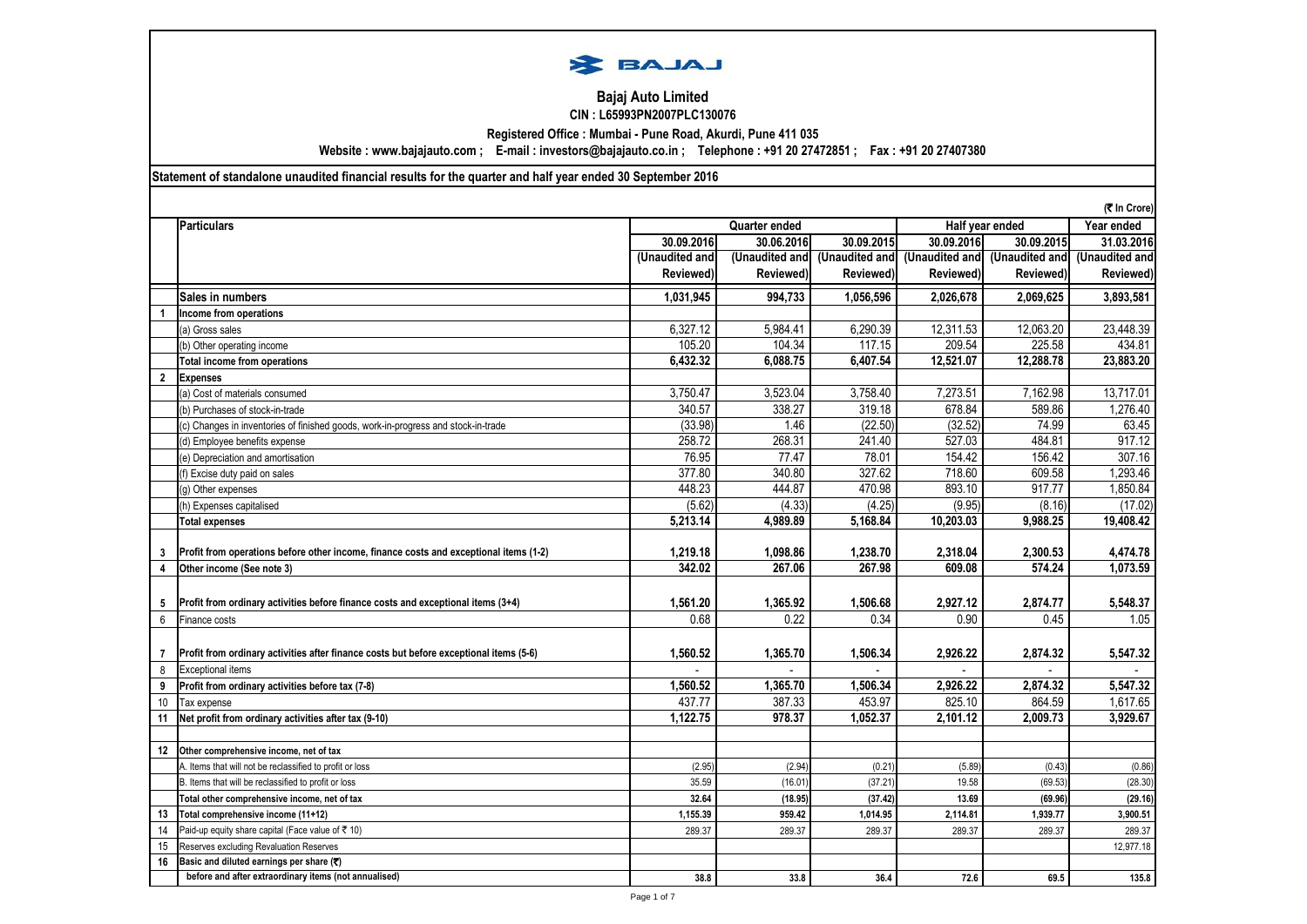#### **Notes:**

1. Disclosure of standalone assets and liabilities as per Regulation 33 of the SEBI (Listing Obligations and Disclosure Requirements) Regulations, 2015 for the half year ended 30 September 2016 -

|                |                                         |                |                | (₹ In Crore)   |
|----------------|-----------------------------------------|----------------|----------------|----------------|
|                | <b>Particulars</b>                      | As at          | As at          | As at          |
|                |                                         | 30.09.2016     | 30.09.2015     | 31.03.2016     |
|                |                                         | (Unaudited and | (Unaudited and | (Unaudited and |
|                |                                         | Reviewed)      | Reviewed)      | Reviewed)      |
| A              | Assets                                  |                |                |                |
| $\mathbf{1}$   | Non-current assets                      |                |                |                |
|                | (a) Property, plant and equipment       | 1.924.57       | 1.860.30       | 1.936.38       |
|                | (b) Capital work-in-progress            | 24.22          | 116.21         | 26.89          |
|                | (c) Investment property                 | 59.44          | 60.24          | 60.43          |
|                | (d) Other intangible assets             | 66.97          | 111.62         | 89.29          |
|                | (e) Intangible assets under development | 28.73          | 22.87          | 25.35          |
|                | (f) Financial assets                    |                |                |                |
|                | Non-current investments                 | 8,651.90       | 7,707.98       | 8,940.65       |
|                | Loans                                   | 29.51          | 29.01          | 29.47          |
|                | Other financial assets                  | 0.02           |                |                |
|                | (g) Other non-current assets            | 642.54         | 515.83         | 652.79         |
|                | Sub-total - Non-current assets          | 11,427.90      | 10,424.06      | 11,761.25      |
| $\overline{2}$ | <b>Current assets</b>                   |                |                |                |
|                | (a) Inventories                         | 675.59         | 670.38         | 719.07         |
|                | (b) Financial assets                    |                |                |                |
|                | <b>Current investments</b>              | 4,783.44       | 3,287.92       | 1,319.94       |
|                | Trade receivables                       | 1,182.59       | 859.47         | 717.93         |
|                | Cash and cash equivalents               | 336.22         | 424.26         | 817.55         |
|                | Other bank balances                     | 15.03          | 13.96          | 41.97          |
|                | Loans                                   | 7.90           | 7.23           | 7.05           |
|                | Other financial assets                  | 82.70          | 58.23          | 52.89          |
|                | (c) Other current assets                | 1,057.63       | 1,343.90       | 1,048.85       |
|                | Sub-total - Current assets              | 8,141.10       | 6,665.35       | 4,725.25       |
|                | <b>Total - Assets</b>                   | 19,569.00      | 17,089.41      | 16,486.50      |
| В              | <b>Equity and liabilities</b>           |                |                |                |
|                |                                         |                |                |                |
| $\mathbf{1}$   | Equity                                  |                |                |                |
|                | (a) Equity share capital                | 289.37         | 289.37         | 289.37         |
|                | (b) Other equity                        | 14,917.84      | 12,757.82      | 12,977.18      |
|                | Sub-total - Equity                      | 15,207.21      | 13,047.19      | 13,266.55      |
| $\overline{2}$ | <b>Non-current liabilities</b>          |                |                |                |
|                | (a) Financial liabilities               |                |                |                |
|                | Sales tax deferral (Govt. grant)        | 172.75         | 134.00         | 160.93         |
|                | (b) Long-term provisions                | 76.57          | 58.44          | 47.57          |
|                | (c) Deferred tax liabilities (net)      | 199.11         | 154.25         | 202.80         |
|                | (d) Other long-term liabilities         | 17.18          | 43.46          | 29.78          |
|                | Sub-total - Non-current liabilities     | 465.61         | 390.15         | 441.08         |
| 3              | <b>Current liabilities</b>              |                |                |                |
|                | (a) Financial liabilities               |                |                |                |
|                | Short-term borrowings                   | 3.33           |                |                |
|                | Trade payables                          | 2,673.61       | 2,433.58       | 2,027.04       |
|                | Other financial liabilities             | 224.20         | 246.39         | 197.67         |
|                | (b) Other current liabilities           | 638.85         | 547.30         | 406.84         |
|                | (c) Short-term provisions               | 124.52         | 123.72         | 112.95         |
|                | (d) Current tax liabilities (net)       | 231.67         | 301.08         | 34.37          |
|                | Sub-total - Current liabilities         | 3,896.18       | 3.652.07       | 2,778.87       |
|                | <b>Total - Equity and liabilities</b>   | 19,569.00      | 17.089.41      | 16.486.50      |
|                |                                         |                |                |                |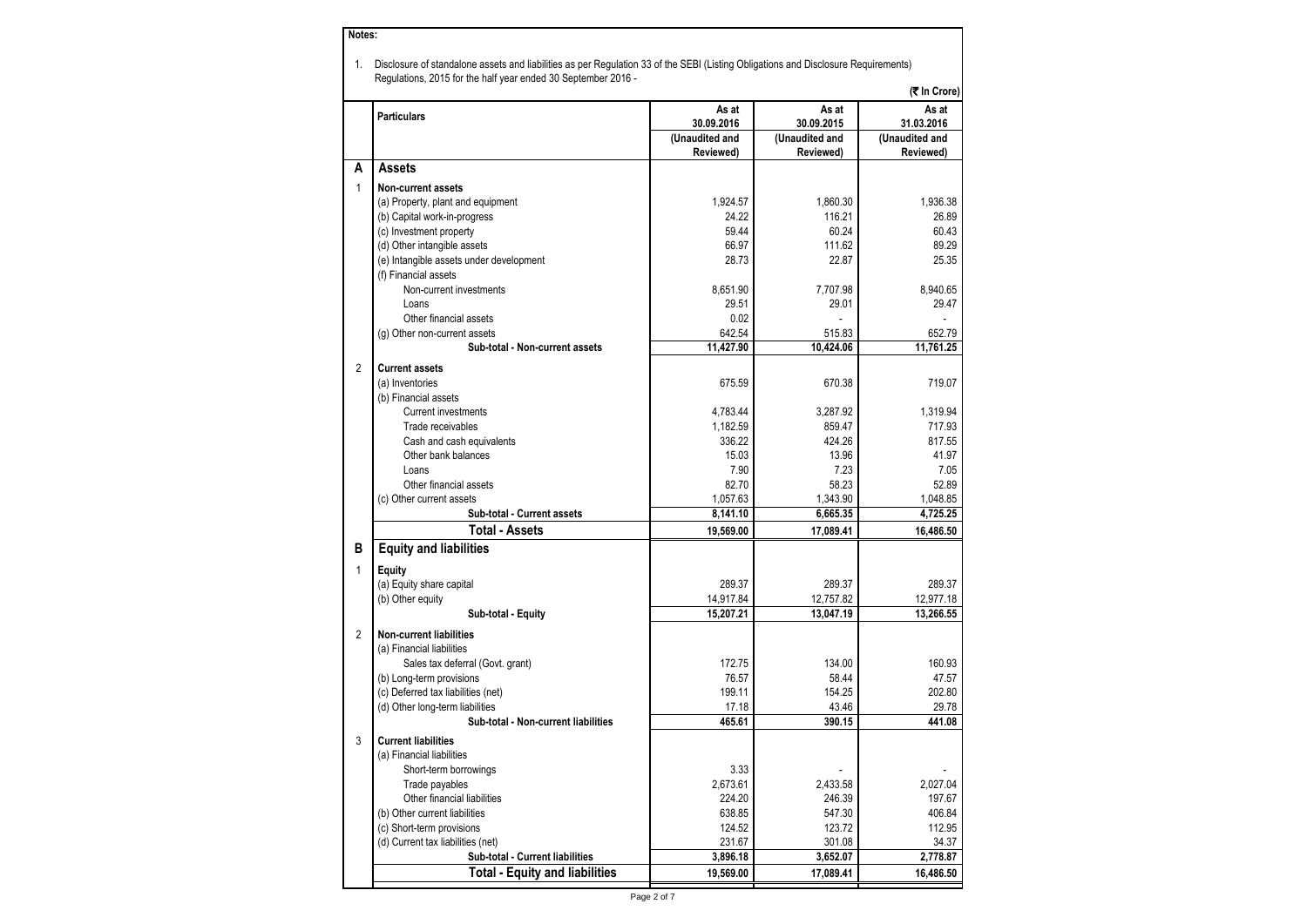| Notes (contd) :<br>2 This statement has been prepared in accordance with the Companies (Indian Accounting Standards) Rules, 2015 (Ind-AS) prescribed under section 133 of the Companies Act, 2013 and other<br>recognised accounting practices and policies, to the extent applicable. Beginning FY 2016-17, the Company has for the first time adopted Ind-AS together with Ind-AS compliant comparatives<br>for FY 2015-16. Accordingly, figures for previous year / period are re-casted/regrouped as per new requirements wherever necessary.                                                                                                                                                                                                               |                             |                             |                             |                             |                                              |                             |
|-----------------------------------------------------------------------------------------------------------------------------------------------------------------------------------------------------------------------------------------------------------------------------------------------------------------------------------------------------------------------------------------------------------------------------------------------------------------------------------------------------------------------------------------------------------------------------------------------------------------------------------------------------------------------------------------------------------------------------------------------------------------|-----------------------------|-----------------------------|-----------------------------|-----------------------------|----------------------------------------------|-----------------------------|
| 3 Other income includes following -                                                                                                                                                                                                                                                                                                                                                                                                                                                                                                                                                                                                                                                                                                                             |                             |                             |                             |                             |                                              |                             |
| <b>Particulars</b>                                                                                                                                                                                                                                                                                                                                                                                                                                                                                                                                                                                                                                                                                                                                              |                             |                             |                             |                             |                                              | (そ In Crore)<br>Year ended  |
|                                                                                                                                                                                                                                                                                                                                                                                                                                                                                                                                                                                                                                                                                                                                                                 | 30.09.2016                  | Quarter ended<br>30.06.2016 | 30.09.2015                  | 30.09.2016                  | Half year ended<br>30.09.2015                | 31.03.2016                  |
|                                                                                                                                                                                                                                                                                                                                                                                                                                                                                                                                                                                                                                                                                                                                                                 | (Unaudited and<br>Reviewed) | (Unaudited and<br>Reviewed) | (Unaudited and<br>Reviewed) | Reviewed)                   | (Unaudited and   (Unaudited and<br>Reviewed) | (Unaudited and<br>Reviewed) |
| Investment income<br>Others                                                                                                                                                                                                                                                                                                                                                                                                                                                                                                                                                                                                                                                                                                                                     | 283.72<br>58.30             | 220.18<br>46.88             | 229.45<br>38.53             | 503.90<br>105.18            | 498.09<br>76.15                              | 898.91<br>174.68            |
| 4 As required by paragraph 32 of Ind-AS 101, net profit reconciliation is as under:                                                                                                                                                                                                                                                                                                                                                                                                                                                                                                                                                                                                                                                                             |                             |                             |                             |                             |                                              |                             |
|                                                                                                                                                                                                                                                                                                                                                                                                                                                                                                                                                                                                                                                                                                                                                                 |                             |                             |                             |                             |                                              | (そ In Crore)                |
| <b>Particulars</b>                                                                                                                                                                                                                                                                                                                                                                                                                                                                                                                                                                                                                                                                                                                                              |                             |                             |                             | Quarter ended<br>30.09.2015 | Half year ended<br>30.09.2015                | Year ended<br>31.03.2016    |
|                                                                                                                                                                                                                                                                                                                                                                                                                                                                                                                                                                                                                                                                                                                                                                 |                             |                             |                             | (Unaudited and              | (Unaudited and                               | (Unaudited and              |
|                                                                                                                                                                                                                                                                                                                                                                                                                                                                                                                                                                                                                                                                                                                                                                 |                             |                             |                             | Reviewed)                   | Reviewed)                                    | Reviewed)                   |
| Net profit after tax as reported under Indian GAAP                                                                                                                                                                                                                                                                                                                                                                                                                                                                                                                                                                                                                                                                                                              |                             |                             |                             | 933.06                      | 1,947.86                                     | 3,652.41                    |
| Ind-AS adjustments increasing/(decreasing) net profit as reported under Indian GAAP :                                                                                                                                                                                                                                                                                                                                                                                                                                                                                                                                                                                                                                                                           |                             |                             |                             |                             |                                              |                             |
| Fair valuation of taxable fixed maturity plans (net of tax)                                                                                                                                                                                                                                                                                                                                                                                                                                                                                                                                                                                                                                                                                                     |                             |                             |                             | (14.22)                     | (157.67)                                     | (158.78)                    |
| Fair valuation of non-taxable fixed maturity plans                                                                                                                                                                                                                                                                                                                                                                                                                                                                                                                                                                                                                                                                                                              |                             |                             |                             | 140.69                      | 219.95                                       | 499.34                      |
| Time value of forward contacts - routed through OCI (net of tax)                                                                                                                                                                                                                                                                                                                                                                                                                                                                                                                                                                                                                                                                                                |                             |                             |                             | (5.09)                      | (8.16)                                       | (68.97)                     |
| Other adjustments (net of tax)*                                                                                                                                                                                                                                                                                                                                                                                                                                                                                                                                                                                                                                                                                                                                 |                             |                             |                             | (2.07)                      | 7.75                                         | 5.67                        |
| Net profit after tax as per Ind-AS                                                                                                                                                                                                                                                                                                                                                                                                                                                                                                                                                                                                                                                                                                                              |                             |                             |                             | 1,052.37                    | 2,009.73                                     | 3,929.67                    |
| Other comprehensive income, net of tax<br>Total comprehensive income                                                                                                                                                                                                                                                                                                                                                                                                                                                                                                                                                                                                                                                                                            |                             |                             |                             | (37.42)<br>1,014.95         | (69.96)<br>1,939.77                          | (29.16)<br>3,900.51         |
| <b>Particulars</b>                                                                                                                                                                                                                                                                                                                                                                                                                                                                                                                                                                                                                                                                                                                                              |                             |                             |                             |                             | As at                                        | (₹ In Crore)<br>As at       |
|                                                                                                                                                                                                                                                                                                                                                                                                                                                                                                                                                                                                                                                                                                                                                                 |                             |                             |                             |                             | 30.09.2015                                   | 31.03.2016                  |
|                                                                                                                                                                                                                                                                                                                                                                                                                                                                                                                                                                                                                                                                                                                                                                 |                             |                             |                             |                             | (Unaudited and                               | (Unaudited and              |
| Equity as reported under Indian GAAP                                                                                                                                                                                                                                                                                                                                                                                                                                                                                                                                                                                                                                                                                                                            |                             |                             |                             |                             | Reviewed)<br>12,532.55                       | Reviewed)<br>12,291.66      |
| Ind-AS adjustments increasing/(decreasing) equity as reported under Indian GAAP :<br>Fair valuation of taxable fixed maturity plans (net of tax)                                                                                                                                                                                                                                                                                                                                                                                                                                                                                                                                                                                                                |                             |                             |                             |                             |                                              |                             |
| Fair valuation of non-taxable fixed maturity plans                                                                                                                                                                                                                                                                                                                                                                                                                                                                                                                                                                                                                                                                                                              |                             |                             |                             |                             | 528.67                                       | 806.95                      |
| Time value / intrinsic value of forward contacts - routed through OCI (net of tax)                                                                                                                                                                                                                                                                                                                                                                                                                                                                                                                                                                                                                                                                              |                             |                             |                             |                             | (22.99)                                      | (12.64)                     |
| Proposed dividend                                                                                                                                                                                                                                                                                                                                                                                                                                                                                                                                                                                                                                                                                                                                               |                             |                             |                             |                             |                                              | 174.13                      |
| Other adjustments (net of tax)*                                                                                                                                                                                                                                                                                                                                                                                                                                                                                                                                                                                                                                                                                                                                 |                             |                             |                             |                             | 8.96                                         | 6.45                        |
| Equity as per Ind-AS                                                                                                                                                                                                                                                                                                                                                                                                                                                                                                                                                                                                                                                                                                                                            |                             |                             |                             |                             | 13,047.19                                    | 13,266.55                   |
| * Includes fair valuation of mutual funds other than FMPs etc.<br>6 The Company has opted to publish Extracts of the Unaudited Consolidated Financial Results, pursuant to option made available as per Regulation 33 of the SEBI (Listing Obligations and<br>Disclosure Requirements) Requlations, 2015. These standalone financial results are available on the Company's website viz. www.bajajauto.com and on the websites of BSE<br>(www.bseindia.com) and NSE (www.nseindia.com).<br>7 ₹ 1 crore is equal to ₹ 10 million.<br>8 The above results have been reviewed by the Audit Committee, approved by the Board of Directors in the meeting held on 28 October 2016 and subjected to a limited review by the statutory<br>auditors as indicated above. |                             |                             |                             |                             |                                              |                             |
|                                                                                                                                                                                                                                                                                                                                                                                                                                                                                                                                                                                                                                                                                                                                                                 |                             |                             |                             |                             | By order of the Board of Directors           | For Bajaj Auto Limited      |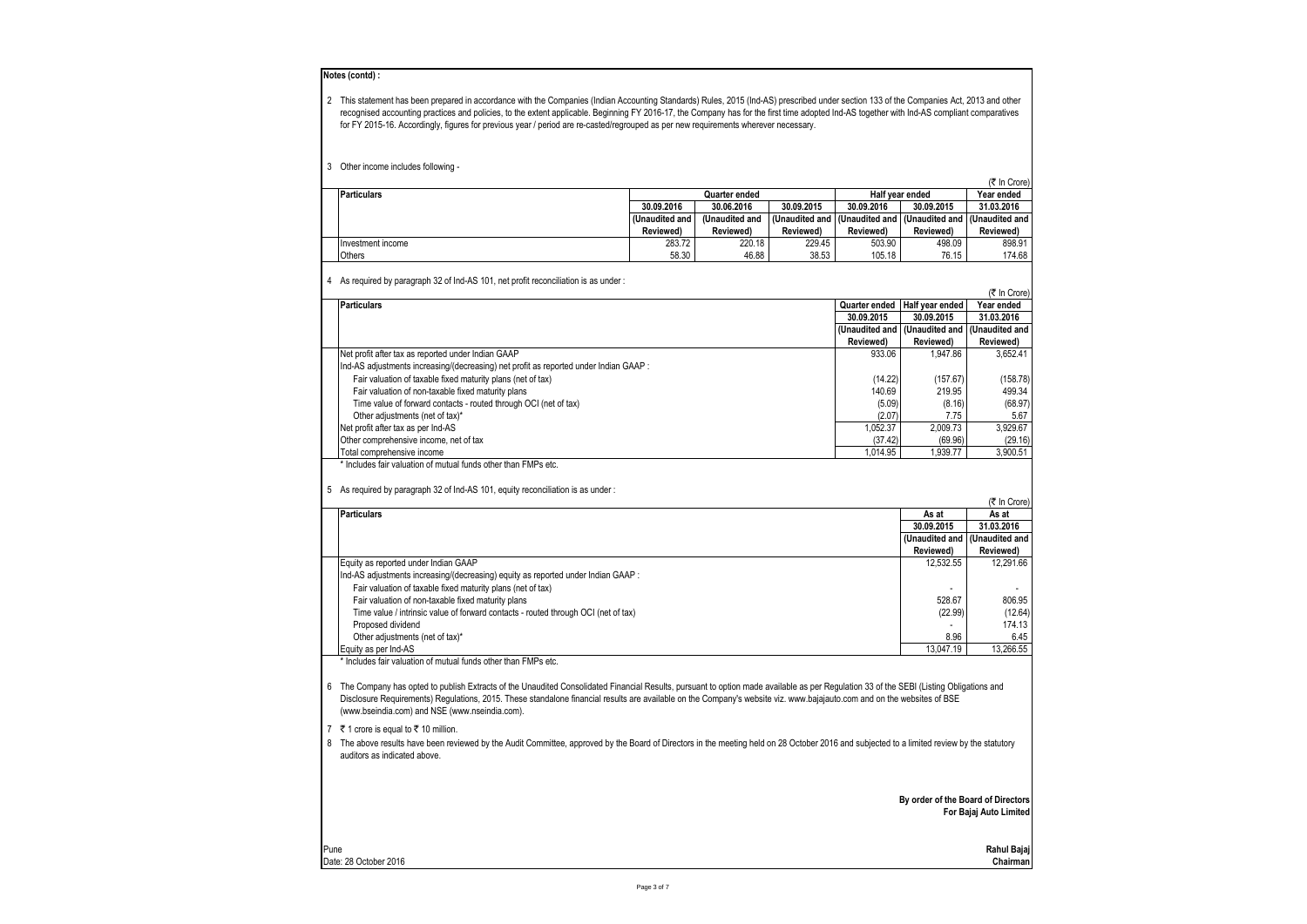

### **Bajaj Auto Limited CIN : L65993PN2007PLC130076**

**Registered Office : Mumbai - Pune Road, Akurdi, Pune 411 035**

**Website : www.bajajauto.com ; E-mail : investors@bajajauto.co.in ; Telephone : +91 20 27472851 ; Fax : +91 20 27407380**

# **Statement of consolidated unaudited financial results for the quarter and half year ended 30 September 2016**

|                |                                                                                        |                |                |                   |                | (₹ In Crore)    |                |
|----------------|----------------------------------------------------------------------------------------|----------------|----------------|-------------------|----------------|-----------------|----------------|
|                | <b>Particulars</b>                                                                     | Quarter ended  |                |                   |                | Half year ended | Year ended     |
|                |                                                                                        | 30.09.2016     | 30.06.2016     | 30.09.2015        | 30.09.2016     | 30.09.2015      | 31.03.2016     |
|                |                                                                                        | (Unaudited and | (Unaudited and | (Unaudited and    | (Unaudited and | (Unaudited and  | (Unaudited and |
|                |                                                                                        | Reviewed)      | Reviewed)      | <b>Reviewed</b> ) | Reviewed)      | Reviewed)       | Reviewed)      |
|                |                                                                                        |                |                |                   |                |                 |                |
|                | Income from operations                                                                 |                |                |                   |                |                 |                |
|                | (a) Gross sales                                                                        | 6,327.12       | 5,984.41       | 6,290.39          | 12,311.53      | 12,063.20       | 23,448.39      |
|                | (b) Other operating income                                                             | 105.20         | 104.34         | 117.15            | 209.54         | 225.58          | 434.81         |
|                | <b>Total income from operations</b>                                                    | 6.432.32       | 6,088.75       | 6.407.54          | 12,521.07      | 12,288.78       | 23,883.20      |
| $\overline{2}$ | <b>Expenses</b>                                                                        |                |                |                   |                |                 |                |
|                | (a) Cost of materials consumed                                                         | 3.750.47       | 3,523.04       | 3,758.40          | 7,273.51       | 7,162.98        | 13,717.01      |
|                | (b) Purchases of stock-in-trade                                                        | 340.57         | 338.27         | 319.18            | 678.84         | 589.86          | 1.276.40       |
|                | (c) Changes in inventories of finished goods, work-in-progress and stock-in-trade      | (33.98)        | 1.46           | (22.50)           | (32.52)        | 74.99           | 63.45          |
|                | (d) Employee benefits expense                                                          | 259.32         | 268.31         | 241.40            | 527.63         | 484.81          | 917.12         |
|                | (e) Depreciation and amortisation                                                      | 76.95          | 77.47          | 78.01             | 154.42         | 156.42          | 307.16         |
|                | (f) Excise duty paid on sales                                                          | 377.80         | 340.80         | 327.62            | 718.60         | 609.58          | 1,293.46       |
|                | (g) Other expenses                                                                     | 449.30         | 445.22         | 471.19            | 894.52         | 918.24          | 1,851.70       |
|                | (h) Expenses capitalised                                                               | (5.62)         | (4.33)         | (4.25)            | (9.95)         | (8.16)          | (17.02)        |
|                | <b>Total expenses</b>                                                                  | 5,214.81       | 4,990.24       | 5,169.05          | 10,205.05      | 9,988.72        | 19,409.28      |
|                |                                                                                        |                |                |                   |                |                 |                |
| 3              | Profit from operations before other income, finance costs and exceptional items (1-2)  | 1,217.51       | 1,098.51       | 1.238.49          | 2,316.02       | 2.300.06        | 4,473.92       |
| $\overline{4}$ | Other income (See note 4)                                                              | 342.71         | 267.09         | 268.01            | 609.80         | 485.13          | 984.58         |
|                |                                                                                        |                |                |                   |                |                 |                |
| 5              | Profit from ordinary activities before finance costs and exceptional items (3+4)       | 1,560.22       | 1,365.60       | 1,506.50          | 2,925.82       | 2,785.19        | 5,458.50       |
| 6              | Finance costs                                                                          | 0.68           | 0.22           | 0.34              | 0.90           | 0.45            | 1.05           |
|                |                                                                                        |                |                |                   |                |                 |                |
| $\overline{7}$ | Profit from ordinary activities after finance costs but before exceptional items (5-6) | 1,559.54       | 1,365.38       | 1.506.16          | 2.924.92       | 2,784.74        | 5,457.45       |
| 8              | <b>Exceptional items</b>                                                               |                |                |                   |                |                 |                |
| 9              | Profit from ordinary activities before tax (7-8)                                       | 1,559.54       | 1,365.38       | 1,506.16          | 2.924.92       | 2,784.74        | 5,457.45       |
| 10             | Tax expense                                                                            | 437.77         | 387.33         | 453.97            | 825.10         | 864.59          | 1,617.65       |
|                |                                                                                        | 1,121.77       | 978.05         | 1,052.19          | 2,099.82       | 1,920.15        | 3,839.80       |
| 11             | Net profit from ordinary activities after tax (9-10)                                   | 78.95          | 61.65          | 67.85             | 140.60         |                 | 221.44         |
| 12             | Add: Share of profit after tax of associate                                            |                |                |                   |                | 113.75          |                |
| 13<br>14       | Less: Minority Interest in Net Income of subsidiaries                                  | 1.200.72       | 1.039.70       | 1.120.04          | 2.240.42       | 2.033.90        | 4.061.24       |
|                | Net profit after tax, minority interest and share of profit of associate (11+12-13)    |                |                |                   |                |                 |                |
| 15             | Other comprehensive income, net of tax                                                 |                |                |                   |                |                 |                |
|                | A. Items that will not be reclassified to profit or loss                               | (2.95)         | (2.94)         | (0.21)            | (5.89)         | (0.43)          | (0.86)         |
|                |                                                                                        | ÷.             | ÷.             | $\mathcal{L}$     | ÷.             | $\sim$          | (1.58)         |
|                | Items that will not be reclassified to profit or loss - share of associate             |                |                |                   |                |                 |                |
|                | B. Items that will be reclassified to profit or loss                                   | 13.39          | (14.02)        | 6.42              | (0.63)         | 63.30           | 172.61         |
|                | Items that will be reclassified to profit or loss - share of associate                 | (2.20)         | 1.85           | 5.88              | (0.35)         | 5.84            | 19.26          |
|                | Total other comprehensive income, net of tax                                           | 8.24           | (15.11)        | 12.09             | (6.87)         | 68.71           | 189.43         |
| 16             | Total comprehensive income (14+15)                                                     | 1,208.96       | 1,024.59       | 1,132.13          | 2,233.55       | 2,102.61        | 4,250.67       |
| 17             | Paid-up equity share capital (Face value of ₹ 10)                                      | 289.37         | 289.37         | 289.37            | 289.37         | 289.37          | 289.37         |
| 18             | Reserves excluding Revaluation Reserves                                                |                |                |                   |                |                 | 13,730.94      |
| 19             | Basic and diluted earnings per share (₹)                                               |                |                |                   |                |                 |                |
|                | before and after extraordinary items (not annualised)                                  | 41.5           | 35.9           | 38.7              | 77.4           | 70.3            | 140.3          |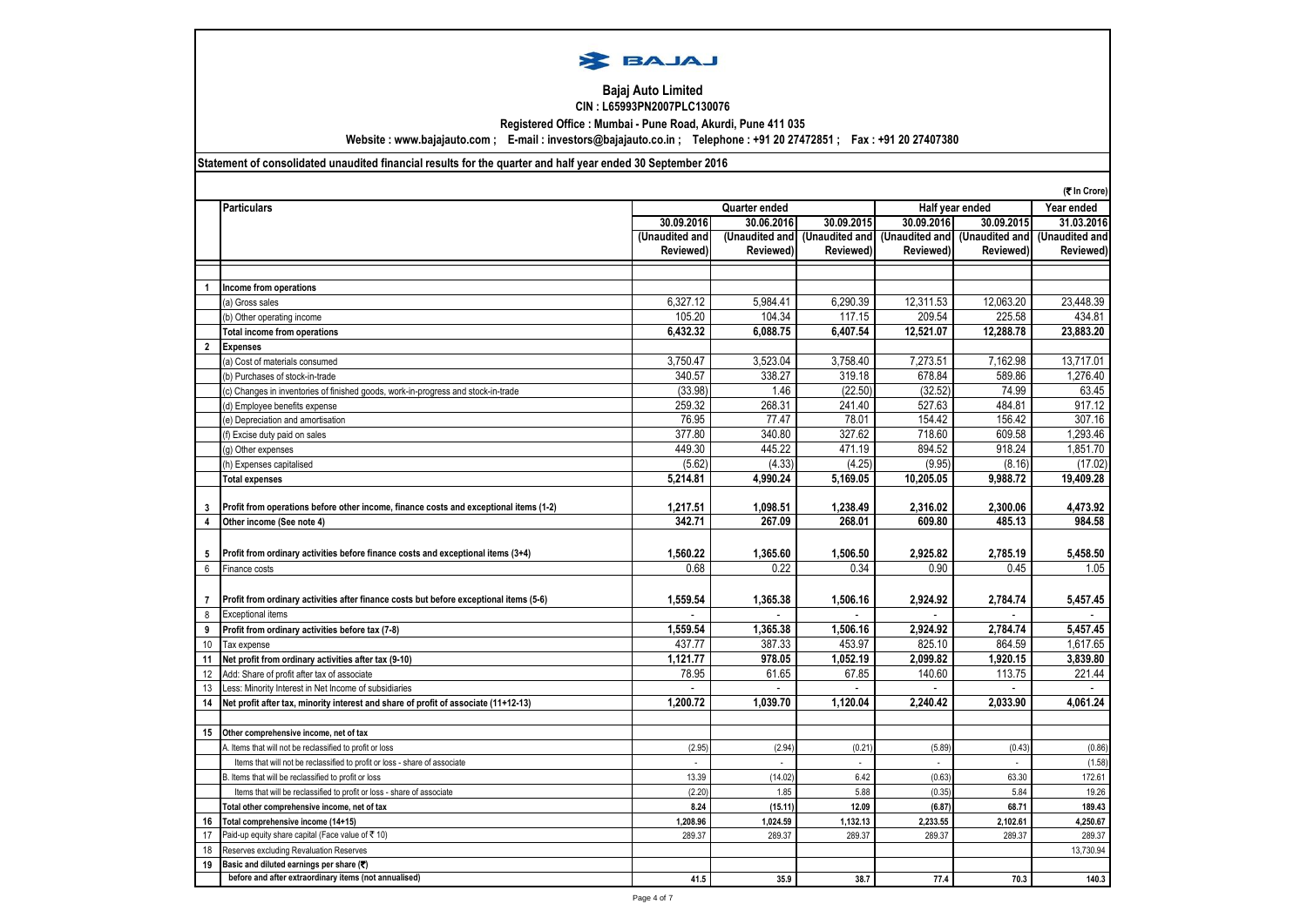|                | Segment-wise revenue, results and capital employed (consolidated) |                |                      |                |            |                               | (₹ In Crore)   |  |
|----------------|-------------------------------------------------------------------|----------------|----------------------|----------------|------------|-------------------------------|----------------|--|
|                | Particulars                                                       |                | <b>Quarter ended</b> |                |            | Half year ended               |                |  |
|                |                                                                   | 30.09.2016     | 30.06.2016           | 30.09.2015     | 30.09.2016 | 30.09.2015                    | 31.03.2016     |  |
|                |                                                                   | (Unaudited and | (Unaudited and       | (Unaudited and |            | (Unaudited and (Unaudited and | (Unaudited and |  |
|                |                                                                   | Reviewed)      | Reviewed)            | Reviewed)      | Reviewed)  | Reviewed)                     | Reviewed)      |  |
|                | <b>Segment revenue</b>                                            |                |                      |                |            |                               |                |  |
|                | Automotive                                                        | 6,491.31       | 6,135.66             | 6,446.10       | 12,626.97  | 12,365.00                     | 24,058.05      |  |
|                | Investments                                                       | 283.72         | 220.18               | 229.45         | 503.90     | 408.91                        | 809.73         |  |
|                | Total                                                             | 6,775.03       | 6,355.84             | 6,675.55       | 13,130.87  | 12,773.91                     | 24,867.78      |  |
| $\overline{2}$ | Segment profit before tax and finance costs                       |                |                      |                |            |                               |                |  |
|                | Automotive                                                        | 1,355.87       | 1,207.49             | 1,345.18       | 2,563.36   | 2,490.59                      | 4,871.32       |  |
|                | Investments                                                       | 283.30         | 219.76               | 229.17         | 503.06     | 408.35                        | 808.62         |  |
|                | Total                                                             | 1,639.17       | 1,427.25             | 1,574.35       | 3,066.42   | 2,898.94                      | 5,679.94       |  |
|                | Less: Finance costs                                               | 0.68           | 0.22                 | 0.34           | 0.90       | 0.45                          | 1.05           |  |
|                | Total profit before tax                                           | 1,638.49       | 1,427.03             | 1,574.01       | 3,065.52   | 2,898.49                      | 5,678.89       |  |
| 3              | <b>Capital employed</b>                                           |                |                      |                |            |                               |                |  |
|                | <b>Segment assets</b>                                             |                |                      |                |            |                               |                |  |
|                | Automotive                                                        | 7,774.22       | 7,378.92             | 7,516.63       | 7,774.22   | 7,516.63                      | 7,446.72       |  |
|                | Investments                                                       | 12,302.70      | 11,397.27            | 9,879.40       | 12,302.70  | 9,879.40                      | 9,420.00       |  |
|                | Unallocable                                                       | 358.86         | 207.44               | 277.80         | 358.86     | 277.80                        | 373.65         |  |
|                | Sub-total                                                         | 20,435.78      | 18,983.63            | 17,673.83      | 20,435.78  | 17,673.83                     | 17,240.37      |  |
|                | <b>Segment liabilities</b>                                        |                |                      |                |            |                               |                |  |
|                | Automotive                                                        | 3,758.90       | 3,546.45             | 3,452.93       | 3,758.90   | 3,452.93                      | 2,821.92       |  |
|                | Investments                                                       |                |                      |                |            |                               |                |  |
|                | Unallocable                                                       | 231.67         | 34.37                | 301.08         | 231.67     | 301.08                        | 34.37          |  |
|                | Sub-total                                                         | 3,990.57       | 3,580.82             | 3,754.01       | 3,990.57   | 3,754.01                      | 2,856.29       |  |
|                | <b>Capital employed</b>                                           |                |                      |                |            |                               |                |  |
|                | Automotive                                                        | 4,015.32       | 3,832.47             | 4,063.70       | 4,015.32   | 4,063.70                      | 4,624.80       |  |
|                | Investments                                                       | 12,302.70      | 11,397.27            | 9,879.40       | 12,302.70  | 9,879.40                      | 9,420.00       |  |
|                | Unallocable                                                       | 127.19         | 173.07               | (23.28)        | 127.19     | (23.28)                       | 339.28         |  |
|                | Total                                                             | 16,445.21      | 15,402.81            | 13,919.82      | 16,445.21  | 13,919.82                     | 14,384.08      |  |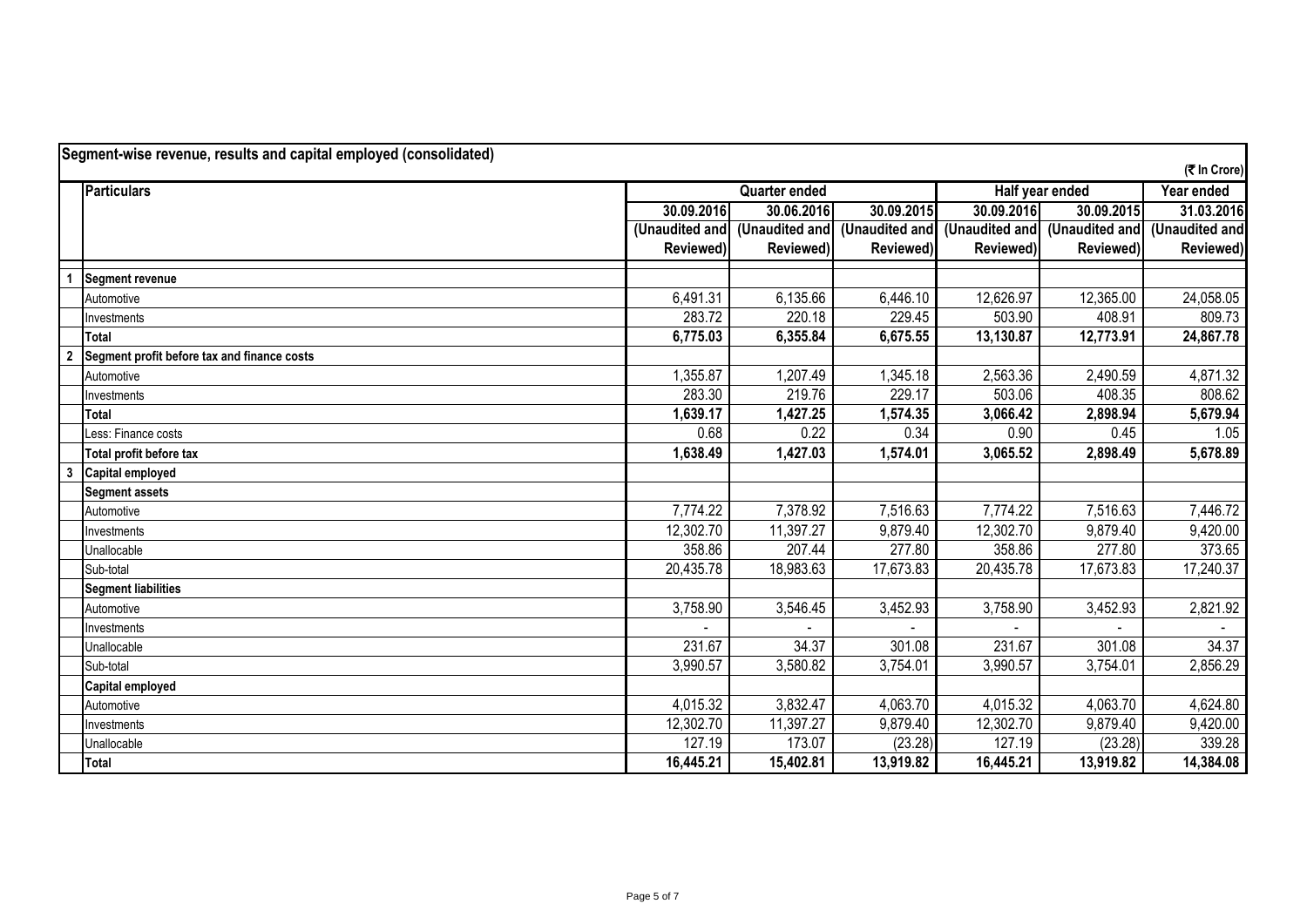### **Notes:**

|  | The consolidated financial results include results of the following companies: |  |
|--|--------------------------------------------------------------------------------|--|
|--|--------------------------------------------------------------------------------|--|

| . השפה השפה היה היה ידעיה שונים וכי שהשפט ו שמשהטה ועומדים השפה המהירה ומשהיה שטורה שטורה שירו                                  |                       |            |                 |  |  |  |  |
|---------------------------------------------------------------------------------------------------------------------------------|-----------------------|------------|-----------------|--|--|--|--|
| Name of the company                                                                                                             | % shareholding and    | Segment    | Consolidated as |  |  |  |  |
|                                                                                                                                 | voting power of Bajaj |            |                 |  |  |  |  |
|                                                                                                                                 | Auto Limited          |            |                 |  |  |  |  |
| a. PT. Bajaj Auto Indonesia                                                                                                     | 99.25%                | Automotive | Subsidiary      |  |  |  |  |
| b. Bajaj Auto International Holdings BV *                                                                                       | 100%                  | Automotive | Subsidiary      |  |  |  |  |
| * The consolidated financial results of Bajaj Auto International Holdings BV include 47.99% interest in KTM AG as an associate. |                       |            |                 |  |  |  |  |

2. Disclosure of consolidated assets and liabilities as per Regulation 33 of the SEBI (Listing Obligations and Disclosure Requirements) Regulations, 2015 for the half year ended 30 September 2016 -

| (₹ In Crore) |
|--------------|
|              |

| As at<br>As at<br>As at<br><b>Particulars</b><br>30.09.2016<br>30.09.2015<br>31.03.2016<br>(Unaudited and<br>(Unaudited and<br>(Unaudited and<br>Reviewed)<br>Reviewed)<br>Reviewed)<br>A<br><b>Assets</b><br>1<br>Non-current assets<br>1.924.57<br>1.860.30<br>(a) Property, plant and equipment<br>116.21<br>(b) Capital work-in-progress<br>24.22<br>59.44<br>60.24<br>(c) Investment property<br>587.91<br>580.62<br>(d) Goodwill on investment in associate of subsidiary<br>(e) Other intangible assets<br>66.97<br>111.62<br>(f) Intangible assets under development<br>28.73<br>22.87<br>(g) Financial assets<br>Non-current investments<br>7.704.48<br>8.846.22<br>29.01<br>Loans<br>29.51<br>Other financial assets<br>0.02<br>(h) Other non-current assets<br>642.54<br>515.83<br>652.79<br>12,210.13<br>11,001.18<br>12,507.46<br>Sub-total - Non-current assets<br>$\overline{2}$<br><b>Current assets</b><br>(a) Inventories<br>675.59<br>670.38<br>(b) Financial assets<br>4,783.44<br>3,287.92<br>Current investments<br>Trade receivables<br>1.182.59<br>859.47<br>419.67<br>431.49<br>825.06<br>Cash and cash equivalents<br>13.96<br>Other bank balances<br>15.03<br>41.97<br>Loans<br>7.90<br>7.23<br>7.05<br>52.89<br>82.70<br>58.23<br>Other financial assets<br>(c) Other current assets<br>1,058.73<br>1,343.97<br>1,049.00<br>8,225.65<br>6,672.65<br>4,732.91<br>Sub-total - Current assets<br><b>Total - Assets</b><br>20,435.78<br>17,673.83<br>17,240.37<br>B<br><b>Equity and liabilities</b><br>1<br>Equity<br>289.37<br>(a) Equity share capital<br>289.37<br>289.37<br>15,783.94<br>13,730.94<br>(b) Other equity<br>13,342.16<br>16,073.31<br>13,631.53<br>Sub-total - Equity<br>$\overline{2}$<br>0.04<br><b>Minority Interest</b><br>0.04<br>3<br><b>Non-current liabilities</b><br>(a) Financial liabilities<br>172.75<br>134.00<br>Sales tax deferral (Govt. grant)<br>76.57<br>58.44<br>(b) Long-term provisions<br>(c) Deferred tax liabilities (net)<br>154.25<br>202.80<br>199.11<br>(d) Other long-term liabilities<br>17.18<br>43.46<br>29.78<br>465.61<br>390.15<br>441.08<br>Sub-total - Non-current liabilities<br>4<br><b>Current liabilities</b><br>(a) Financial liabilities<br>3.33<br>Short-term borrowings<br>2,674.25<br>2.027.11<br>Trade payables<br>2,433.62<br>Other financial liabilities<br>224.20<br>246.39<br>197.67<br>(b) Other current liabilities<br>547.30<br>406.84<br>638.85<br>123.72<br>112.95<br>(c) Short-term provisions<br>124.52<br>(d) Current tax liabilities (net)<br>231.67<br>301.08<br>34.37<br>3,652.11<br>2,778.94<br>Sub-total - Current liabilities<br>3,896.82<br><b>Total - Equity and liabilities</b><br>20,435.78<br>17,673.83<br>17,240.37 |  |  |           |
|----------------------------------------------------------------------------------------------------------------------------------------------------------------------------------------------------------------------------------------------------------------------------------------------------------------------------------------------------------------------------------------------------------------------------------------------------------------------------------------------------------------------------------------------------------------------------------------------------------------------------------------------------------------------------------------------------------------------------------------------------------------------------------------------------------------------------------------------------------------------------------------------------------------------------------------------------------------------------------------------------------------------------------------------------------------------------------------------------------------------------------------------------------------------------------------------------------------------------------------------------------------------------------------------------------------------------------------------------------------------------------------------------------------------------------------------------------------------------------------------------------------------------------------------------------------------------------------------------------------------------------------------------------------------------------------------------------------------------------------------------------------------------------------------------------------------------------------------------------------------------------------------------------------------------------------------------------------------------------------------------------------------------------------------------------------------------------------------------------------------------------------------------------------------------------------------------------------------------------------------------------------------------------------------------------------------------------------------------------------------------------------------------------------------------------------------------------------------------------------------------------------------------------------------------------------------------------------------------------------------------------------------------------------------------------------------------------------------------------------|--|--|-----------|
|                                                                                                                                                                                                                                                                                                                                                                                                                                                                                                                                                                                                                                                                                                                                                                                                                                                                                                                                                                                                                                                                                                                                                                                                                                                                                                                                                                                                                                                                                                                                                                                                                                                                                                                                                                                                                                                                                                                                                                                                                                                                                                                                                                                                                                                                                                                                                                                                                                                                                                                                                                                                                                                                                                                                        |  |  |           |
|                                                                                                                                                                                                                                                                                                                                                                                                                                                                                                                                                                                                                                                                                                                                                                                                                                                                                                                                                                                                                                                                                                                                                                                                                                                                                                                                                                                                                                                                                                                                                                                                                                                                                                                                                                                                                                                                                                                                                                                                                                                                                                                                                                                                                                                                                                                                                                                                                                                                                                                                                                                                                                                                                                                                        |  |  |           |
|                                                                                                                                                                                                                                                                                                                                                                                                                                                                                                                                                                                                                                                                                                                                                                                                                                                                                                                                                                                                                                                                                                                                                                                                                                                                                                                                                                                                                                                                                                                                                                                                                                                                                                                                                                                                                                                                                                                                                                                                                                                                                                                                                                                                                                                                                                                                                                                                                                                                                                                                                                                                                                                                                                                                        |  |  |           |
|                                                                                                                                                                                                                                                                                                                                                                                                                                                                                                                                                                                                                                                                                                                                                                                                                                                                                                                                                                                                                                                                                                                                                                                                                                                                                                                                                                                                                                                                                                                                                                                                                                                                                                                                                                                                                                                                                                                                                                                                                                                                                                                                                                                                                                                                                                                                                                                                                                                                                                                                                                                                                                                                                                                                        |  |  |           |
|                                                                                                                                                                                                                                                                                                                                                                                                                                                                                                                                                                                                                                                                                                                                                                                                                                                                                                                                                                                                                                                                                                                                                                                                                                                                                                                                                                                                                                                                                                                                                                                                                                                                                                                                                                                                                                                                                                                                                                                                                                                                                                                                                                                                                                                                                                                                                                                                                                                                                                                                                                                                                                                                                                                                        |  |  | 1.936.38  |
|                                                                                                                                                                                                                                                                                                                                                                                                                                                                                                                                                                                                                                                                                                                                                                                                                                                                                                                                                                                                                                                                                                                                                                                                                                                                                                                                                                                                                                                                                                                                                                                                                                                                                                                                                                                                                                                                                                                                                                                                                                                                                                                                                                                                                                                                                                                                                                                                                                                                                                                                                                                                                                                                                                                                        |  |  | 26.89     |
|                                                                                                                                                                                                                                                                                                                                                                                                                                                                                                                                                                                                                                                                                                                                                                                                                                                                                                                                                                                                                                                                                                                                                                                                                                                                                                                                                                                                                                                                                                                                                                                                                                                                                                                                                                                                                                                                                                                                                                                                                                                                                                                                                                                                                                                                                                                                                                                                                                                                                                                                                                                                                                                                                                                                        |  |  | 60.43     |
|                                                                                                                                                                                                                                                                                                                                                                                                                                                                                                                                                                                                                                                                                                                                                                                                                                                                                                                                                                                                                                                                                                                                                                                                                                                                                                                                                                                                                                                                                                                                                                                                                                                                                                                                                                                                                                                                                                                                                                                                                                                                                                                                                                                                                                                                                                                                                                                                                                                                                                                                                                                                                                                                                                                                        |  |  | 595.61    |
|                                                                                                                                                                                                                                                                                                                                                                                                                                                                                                                                                                                                                                                                                                                                                                                                                                                                                                                                                                                                                                                                                                                                                                                                                                                                                                                                                                                                                                                                                                                                                                                                                                                                                                                                                                                                                                                                                                                                                                                                                                                                                                                                                                                                                                                                                                                                                                                                                                                                                                                                                                                                                                                                                                                                        |  |  | 89.29     |
|                                                                                                                                                                                                                                                                                                                                                                                                                                                                                                                                                                                                                                                                                                                                                                                                                                                                                                                                                                                                                                                                                                                                                                                                                                                                                                                                                                                                                                                                                                                                                                                                                                                                                                                                                                                                                                                                                                                                                                                                                                                                                                                                                                                                                                                                                                                                                                                                                                                                                                                                                                                                                                                                                                                                        |  |  | 25.35     |
|                                                                                                                                                                                                                                                                                                                                                                                                                                                                                                                                                                                                                                                                                                                                                                                                                                                                                                                                                                                                                                                                                                                                                                                                                                                                                                                                                                                                                                                                                                                                                                                                                                                                                                                                                                                                                                                                                                                                                                                                                                                                                                                                                                                                                                                                                                                                                                                                                                                                                                                                                                                                                                                                                                                                        |  |  |           |
|                                                                                                                                                                                                                                                                                                                                                                                                                                                                                                                                                                                                                                                                                                                                                                                                                                                                                                                                                                                                                                                                                                                                                                                                                                                                                                                                                                                                                                                                                                                                                                                                                                                                                                                                                                                                                                                                                                                                                                                                                                                                                                                                                                                                                                                                                                                                                                                                                                                                                                                                                                                                                                                                                                                                        |  |  | 9.091.25  |
|                                                                                                                                                                                                                                                                                                                                                                                                                                                                                                                                                                                                                                                                                                                                                                                                                                                                                                                                                                                                                                                                                                                                                                                                                                                                                                                                                                                                                                                                                                                                                                                                                                                                                                                                                                                                                                                                                                                                                                                                                                                                                                                                                                                                                                                                                                                                                                                                                                                                                                                                                                                                                                                                                                                                        |  |  | 29.47     |
|                                                                                                                                                                                                                                                                                                                                                                                                                                                                                                                                                                                                                                                                                                                                                                                                                                                                                                                                                                                                                                                                                                                                                                                                                                                                                                                                                                                                                                                                                                                                                                                                                                                                                                                                                                                                                                                                                                                                                                                                                                                                                                                                                                                                                                                                                                                                                                                                                                                                                                                                                                                                                                                                                                                                        |  |  |           |
|                                                                                                                                                                                                                                                                                                                                                                                                                                                                                                                                                                                                                                                                                                                                                                                                                                                                                                                                                                                                                                                                                                                                                                                                                                                                                                                                                                                                                                                                                                                                                                                                                                                                                                                                                                                                                                                                                                                                                                                                                                                                                                                                                                                                                                                                                                                                                                                                                                                                                                                                                                                                                                                                                                                                        |  |  |           |
|                                                                                                                                                                                                                                                                                                                                                                                                                                                                                                                                                                                                                                                                                                                                                                                                                                                                                                                                                                                                                                                                                                                                                                                                                                                                                                                                                                                                                                                                                                                                                                                                                                                                                                                                                                                                                                                                                                                                                                                                                                                                                                                                                                                                                                                                                                                                                                                                                                                                                                                                                                                                                                                                                                                                        |  |  |           |
|                                                                                                                                                                                                                                                                                                                                                                                                                                                                                                                                                                                                                                                                                                                                                                                                                                                                                                                                                                                                                                                                                                                                                                                                                                                                                                                                                                                                                                                                                                                                                                                                                                                                                                                                                                                                                                                                                                                                                                                                                                                                                                                                                                                                                                                                                                                                                                                                                                                                                                                                                                                                                                                                                                                                        |  |  |           |
|                                                                                                                                                                                                                                                                                                                                                                                                                                                                                                                                                                                                                                                                                                                                                                                                                                                                                                                                                                                                                                                                                                                                                                                                                                                                                                                                                                                                                                                                                                                                                                                                                                                                                                                                                                                                                                                                                                                                                                                                                                                                                                                                                                                                                                                                                                                                                                                                                                                                                                                                                                                                                                                                                                                                        |  |  | 719.07    |
|                                                                                                                                                                                                                                                                                                                                                                                                                                                                                                                                                                                                                                                                                                                                                                                                                                                                                                                                                                                                                                                                                                                                                                                                                                                                                                                                                                                                                                                                                                                                                                                                                                                                                                                                                                                                                                                                                                                                                                                                                                                                                                                                                                                                                                                                                                                                                                                                                                                                                                                                                                                                                                                                                                                                        |  |  |           |
|                                                                                                                                                                                                                                                                                                                                                                                                                                                                                                                                                                                                                                                                                                                                                                                                                                                                                                                                                                                                                                                                                                                                                                                                                                                                                                                                                                                                                                                                                                                                                                                                                                                                                                                                                                                                                                                                                                                                                                                                                                                                                                                                                                                                                                                                                                                                                                                                                                                                                                                                                                                                                                                                                                                                        |  |  | 1,319.94  |
|                                                                                                                                                                                                                                                                                                                                                                                                                                                                                                                                                                                                                                                                                                                                                                                                                                                                                                                                                                                                                                                                                                                                                                                                                                                                                                                                                                                                                                                                                                                                                                                                                                                                                                                                                                                                                                                                                                                                                                                                                                                                                                                                                                                                                                                                                                                                                                                                                                                                                                                                                                                                                                                                                                                                        |  |  | 717.93    |
|                                                                                                                                                                                                                                                                                                                                                                                                                                                                                                                                                                                                                                                                                                                                                                                                                                                                                                                                                                                                                                                                                                                                                                                                                                                                                                                                                                                                                                                                                                                                                                                                                                                                                                                                                                                                                                                                                                                                                                                                                                                                                                                                                                                                                                                                                                                                                                                                                                                                                                                                                                                                                                                                                                                                        |  |  |           |
|                                                                                                                                                                                                                                                                                                                                                                                                                                                                                                                                                                                                                                                                                                                                                                                                                                                                                                                                                                                                                                                                                                                                                                                                                                                                                                                                                                                                                                                                                                                                                                                                                                                                                                                                                                                                                                                                                                                                                                                                                                                                                                                                                                                                                                                                                                                                                                                                                                                                                                                                                                                                                                                                                                                                        |  |  |           |
|                                                                                                                                                                                                                                                                                                                                                                                                                                                                                                                                                                                                                                                                                                                                                                                                                                                                                                                                                                                                                                                                                                                                                                                                                                                                                                                                                                                                                                                                                                                                                                                                                                                                                                                                                                                                                                                                                                                                                                                                                                                                                                                                                                                                                                                                                                                                                                                                                                                                                                                                                                                                                                                                                                                                        |  |  |           |
|                                                                                                                                                                                                                                                                                                                                                                                                                                                                                                                                                                                                                                                                                                                                                                                                                                                                                                                                                                                                                                                                                                                                                                                                                                                                                                                                                                                                                                                                                                                                                                                                                                                                                                                                                                                                                                                                                                                                                                                                                                                                                                                                                                                                                                                                                                                                                                                                                                                                                                                                                                                                                                                                                                                                        |  |  |           |
|                                                                                                                                                                                                                                                                                                                                                                                                                                                                                                                                                                                                                                                                                                                                                                                                                                                                                                                                                                                                                                                                                                                                                                                                                                                                                                                                                                                                                                                                                                                                                                                                                                                                                                                                                                                                                                                                                                                                                                                                                                                                                                                                                                                                                                                                                                                                                                                                                                                                                                                                                                                                                                                                                                                                        |  |  |           |
|                                                                                                                                                                                                                                                                                                                                                                                                                                                                                                                                                                                                                                                                                                                                                                                                                                                                                                                                                                                                                                                                                                                                                                                                                                                                                                                                                                                                                                                                                                                                                                                                                                                                                                                                                                                                                                                                                                                                                                                                                                                                                                                                                                                                                                                                                                                                                                                                                                                                                                                                                                                                                                                                                                                                        |  |  |           |
|                                                                                                                                                                                                                                                                                                                                                                                                                                                                                                                                                                                                                                                                                                                                                                                                                                                                                                                                                                                                                                                                                                                                                                                                                                                                                                                                                                                                                                                                                                                                                                                                                                                                                                                                                                                                                                                                                                                                                                                                                                                                                                                                                                                                                                                                                                                                                                                                                                                                                                                                                                                                                                                                                                                                        |  |  |           |
|                                                                                                                                                                                                                                                                                                                                                                                                                                                                                                                                                                                                                                                                                                                                                                                                                                                                                                                                                                                                                                                                                                                                                                                                                                                                                                                                                                                                                                                                                                                                                                                                                                                                                                                                                                                                                                                                                                                                                                                                                                                                                                                                                                                                                                                                                                                                                                                                                                                                                                                                                                                                                                                                                                                                        |  |  |           |
|                                                                                                                                                                                                                                                                                                                                                                                                                                                                                                                                                                                                                                                                                                                                                                                                                                                                                                                                                                                                                                                                                                                                                                                                                                                                                                                                                                                                                                                                                                                                                                                                                                                                                                                                                                                                                                                                                                                                                                                                                                                                                                                                                                                                                                                                                                                                                                                                                                                                                                                                                                                                                                                                                                                                        |  |  |           |
|                                                                                                                                                                                                                                                                                                                                                                                                                                                                                                                                                                                                                                                                                                                                                                                                                                                                                                                                                                                                                                                                                                                                                                                                                                                                                                                                                                                                                                                                                                                                                                                                                                                                                                                                                                                                                                                                                                                                                                                                                                                                                                                                                                                                                                                                                                                                                                                                                                                                                                                                                                                                                                                                                                                                        |  |  |           |
|                                                                                                                                                                                                                                                                                                                                                                                                                                                                                                                                                                                                                                                                                                                                                                                                                                                                                                                                                                                                                                                                                                                                                                                                                                                                                                                                                                                                                                                                                                                                                                                                                                                                                                                                                                                                                                                                                                                                                                                                                                                                                                                                                                                                                                                                                                                                                                                                                                                                                                                                                                                                                                                                                                                                        |  |  |           |
|                                                                                                                                                                                                                                                                                                                                                                                                                                                                                                                                                                                                                                                                                                                                                                                                                                                                                                                                                                                                                                                                                                                                                                                                                                                                                                                                                                                                                                                                                                                                                                                                                                                                                                                                                                                                                                                                                                                                                                                                                                                                                                                                                                                                                                                                                                                                                                                                                                                                                                                                                                                                                                                                                                                                        |  |  | 14,020.31 |
|                                                                                                                                                                                                                                                                                                                                                                                                                                                                                                                                                                                                                                                                                                                                                                                                                                                                                                                                                                                                                                                                                                                                                                                                                                                                                                                                                                                                                                                                                                                                                                                                                                                                                                                                                                                                                                                                                                                                                                                                                                                                                                                                                                                                                                                                                                                                                                                                                                                                                                                                                                                                                                                                                                                                        |  |  | 0.04      |
|                                                                                                                                                                                                                                                                                                                                                                                                                                                                                                                                                                                                                                                                                                                                                                                                                                                                                                                                                                                                                                                                                                                                                                                                                                                                                                                                                                                                                                                                                                                                                                                                                                                                                                                                                                                                                                                                                                                                                                                                                                                                                                                                                                                                                                                                                                                                                                                                                                                                                                                                                                                                                                                                                                                                        |  |  |           |
|                                                                                                                                                                                                                                                                                                                                                                                                                                                                                                                                                                                                                                                                                                                                                                                                                                                                                                                                                                                                                                                                                                                                                                                                                                                                                                                                                                                                                                                                                                                                                                                                                                                                                                                                                                                                                                                                                                                                                                                                                                                                                                                                                                                                                                                                                                                                                                                                                                                                                                                                                                                                                                                                                                                                        |  |  |           |
|                                                                                                                                                                                                                                                                                                                                                                                                                                                                                                                                                                                                                                                                                                                                                                                                                                                                                                                                                                                                                                                                                                                                                                                                                                                                                                                                                                                                                                                                                                                                                                                                                                                                                                                                                                                                                                                                                                                                                                                                                                                                                                                                                                                                                                                                                                                                                                                                                                                                                                                                                                                                                                                                                                                                        |  |  | 160.93    |
|                                                                                                                                                                                                                                                                                                                                                                                                                                                                                                                                                                                                                                                                                                                                                                                                                                                                                                                                                                                                                                                                                                                                                                                                                                                                                                                                                                                                                                                                                                                                                                                                                                                                                                                                                                                                                                                                                                                                                                                                                                                                                                                                                                                                                                                                                                                                                                                                                                                                                                                                                                                                                                                                                                                                        |  |  | 47.57     |
|                                                                                                                                                                                                                                                                                                                                                                                                                                                                                                                                                                                                                                                                                                                                                                                                                                                                                                                                                                                                                                                                                                                                                                                                                                                                                                                                                                                                                                                                                                                                                                                                                                                                                                                                                                                                                                                                                                                                                                                                                                                                                                                                                                                                                                                                                                                                                                                                                                                                                                                                                                                                                                                                                                                                        |  |  |           |
|                                                                                                                                                                                                                                                                                                                                                                                                                                                                                                                                                                                                                                                                                                                                                                                                                                                                                                                                                                                                                                                                                                                                                                                                                                                                                                                                                                                                                                                                                                                                                                                                                                                                                                                                                                                                                                                                                                                                                                                                                                                                                                                                                                                                                                                                                                                                                                                                                                                                                                                                                                                                                                                                                                                                        |  |  |           |
|                                                                                                                                                                                                                                                                                                                                                                                                                                                                                                                                                                                                                                                                                                                                                                                                                                                                                                                                                                                                                                                                                                                                                                                                                                                                                                                                                                                                                                                                                                                                                                                                                                                                                                                                                                                                                                                                                                                                                                                                                                                                                                                                                                                                                                                                                                                                                                                                                                                                                                                                                                                                                                                                                                                                        |  |  |           |
|                                                                                                                                                                                                                                                                                                                                                                                                                                                                                                                                                                                                                                                                                                                                                                                                                                                                                                                                                                                                                                                                                                                                                                                                                                                                                                                                                                                                                                                                                                                                                                                                                                                                                                                                                                                                                                                                                                                                                                                                                                                                                                                                                                                                                                                                                                                                                                                                                                                                                                                                                                                                                                                                                                                                        |  |  |           |
|                                                                                                                                                                                                                                                                                                                                                                                                                                                                                                                                                                                                                                                                                                                                                                                                                                                                                                                                                                                                                                                                                                                                                                                                                                                                                                                                                                                                                                                                                                                                                                                                                                                                                                                                                                                                                                                                                                                                                                                                                                                                                                                                                                                                                                                                                                                                                                                                                                                                                                                                                                                                                                                                                                                                        |  |  |           |
|                                                                                                                                                                                                                                                                                                                                                                                                                                                                                                                                                                                                                                                                                                                                                                                                                                                                                                                                                                                                                                                                                                                                                                                                                                                                                                                                                                                                                                                                                                                                                                                                                                                                                                                                                                                                                                                                                                                                                                                                                                                                                                                                                                                                                                                                                                                                                                                                                                                                                                                                                                                                                                                                                                                                        |  |  |           |
|                                                                                                                                                                                                                                                                                                                                                                                                                                                                                                                                                                                                                                                                                                                                                                                                                                                                                                                                                                                                                                                                                                                                                                                                                                                                                                                                                                                                                                                                                                                                                                                                                                                                                                                                                                                                                                                                                                                                                                                                                                                                                                                                                                                                                                                                                                                                                                                                                                                                                                                                                                                                                                                                                                                                        |  |  |           |
|                                                                                                                                                                                                                                                                                                                                                                                                                                                                                                                                                                                                                                                                                                                                                                                                                                                                                                                                                                                                                                                                                                                                                                                                                                                                                                                                                                                                                                                                                                                                                                                                                                                                                                                                                                                                                                                                                                                                                                                                                                                                                                                                                                                                                                                                                                                                                                                                                                                                                                                                                                                                                                                                                                                                        |  |  |           |
|                                                                                                                                                                                                                                                                                                                                                                                                                                                                                                                                                                                                                                                                                                                                                                                                                                                                                                                                                                                                                                                                                                                                                                                                                                                                                                                                                                                                                                                                                                                                                                                                                                                                                                                                                                                                                                                                                                                                                                                                                                                                                                                                                                                                                                                                                                                                                                                                                                                                                                                                                                                                                                                                                                                                        |  |  |           |
|                                                                                                                                                                                                                                                                                                                                                                                                                                                                                                                                                                                                                                                                                                                                                                                                                                                                                                                                                                                                                                                                                                                                                                                                                                                                                                                                                                                                                                                                                                                                                                                                                                                                                                                                                                                                                                                                                                                                                                                                                                                                                                                                                                                                                                                                                                                                                                                                                                                                                                                                                                                                                                                                                                                                        |  |  |           |
|                                                                                                                                                                                                                                                                                                                                                                                                                                                                                                                                                                                                                                                                                                                                                                                                                                                                                                                                                                                                                                                                                                                                                                                                                                                                                                                                                                                                                                                                                                                                                                                                                                                                                                                                                                                                                                                                                                                                                                                                                                                                                                                                                                                                                                                                                                                                                                                                                                                                                                                                                                                                                                                                                                                                        |  |  |           |
|                                                                                                                                                                                                                                                                                                                                                                                                                                                                                                                                                                                                                                                                                                                                                                                                                                                                                                                                                                                                                                                                                                                                                                                                                                                                                                                                                                                                                                                                                                                                                                                                                                                                                                                                                                                                                                                                                                                                                                                                                                                                                                                                                                                                                                                                                                                                                                                                                                                                                                                                                                                                                                                                                                                                        |  |  |           |
|                                                                                                                                                                                                                                                                                                                                                                                                                                                                                                                                                                                                                                                                                                                                                                                                                                                                                                                                                                                                                                                                                                                                                                                                                                                                                                                                                                                                                                                                                                                                                                                                                                                                                                                                                                                                                                                                                                                                                                                                                                                                                                                                                                                                                                                                                                                                                                                                                                                                                                                                                                                                                                                                                                                                        |  |  |           |